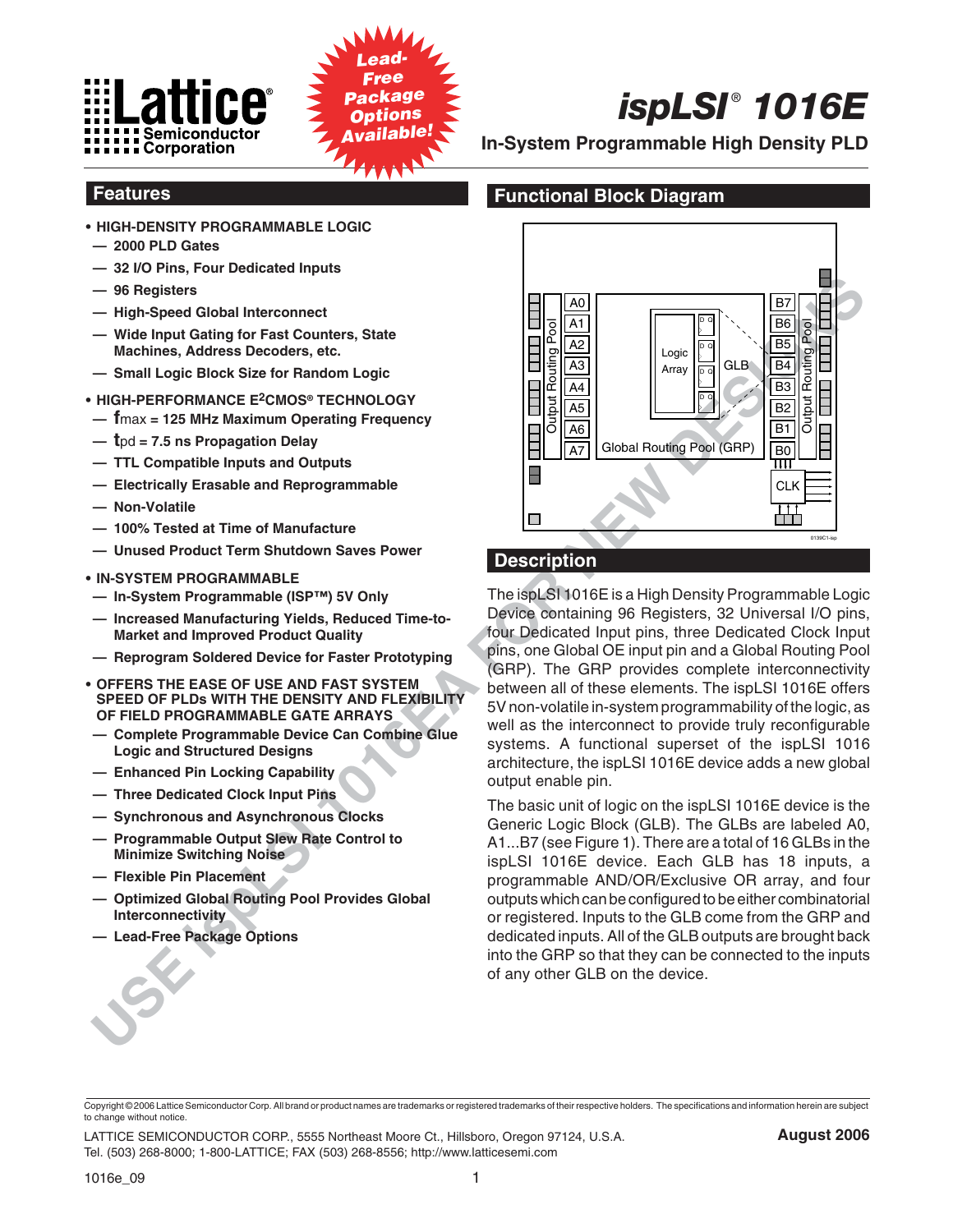

### **Functional Block Diagram**

#### **Figure 1. ispLSI 1016E Functional Block Diagram**



The device also has 32 I/O cells, each of which is directly connected to an I/O pin. Each I/O cell can be individually programmed to be a combinatorial input, registered input, latched input, output or bi-directional I/O pin with 3-state control. The signal levels are TTL compatible voltages and the output drivers can source 4 mA or sink 8 mA. Each output can be programmed independently for fast or slow output slew rate to minimize overall output switching noise.

Eight GLBs, 16 I/O cells, two dedicated inputs and one ORP are connected together to make a Megablock (see Figure 1). The outputs of the eight GLBs are connected to a set of 16 universal I/O cells by the ORP. Each ispLSI 1016E device contains two Megablocks.

The GRP has, as its inputs, the outputs from all of the GLBs and all of the inputs from the bi-directional I/O cells. All of these signals are made available to the inputs of the GLBs. Delays through the GRP have been equalized to minimize timing skew.

Clocks in the ispLSI 1016E device are selected using the Clock Distribution Network. Three dedicated clock pins (Y0, Y1 and Y2) are brought into the distribution network, and five clock outputs (CLK 0, CLK 1, CLK 2, IOCLK 0 and IOCLK 1) are provided to route clocks to the GLBs and I/O cells. The Clock Distribution Network can also be driven from a special clock GLB (B0 on the ispLSI 1016E device). The logic of this GLB allows the user to create an internal clock from a combination of internal signals within the device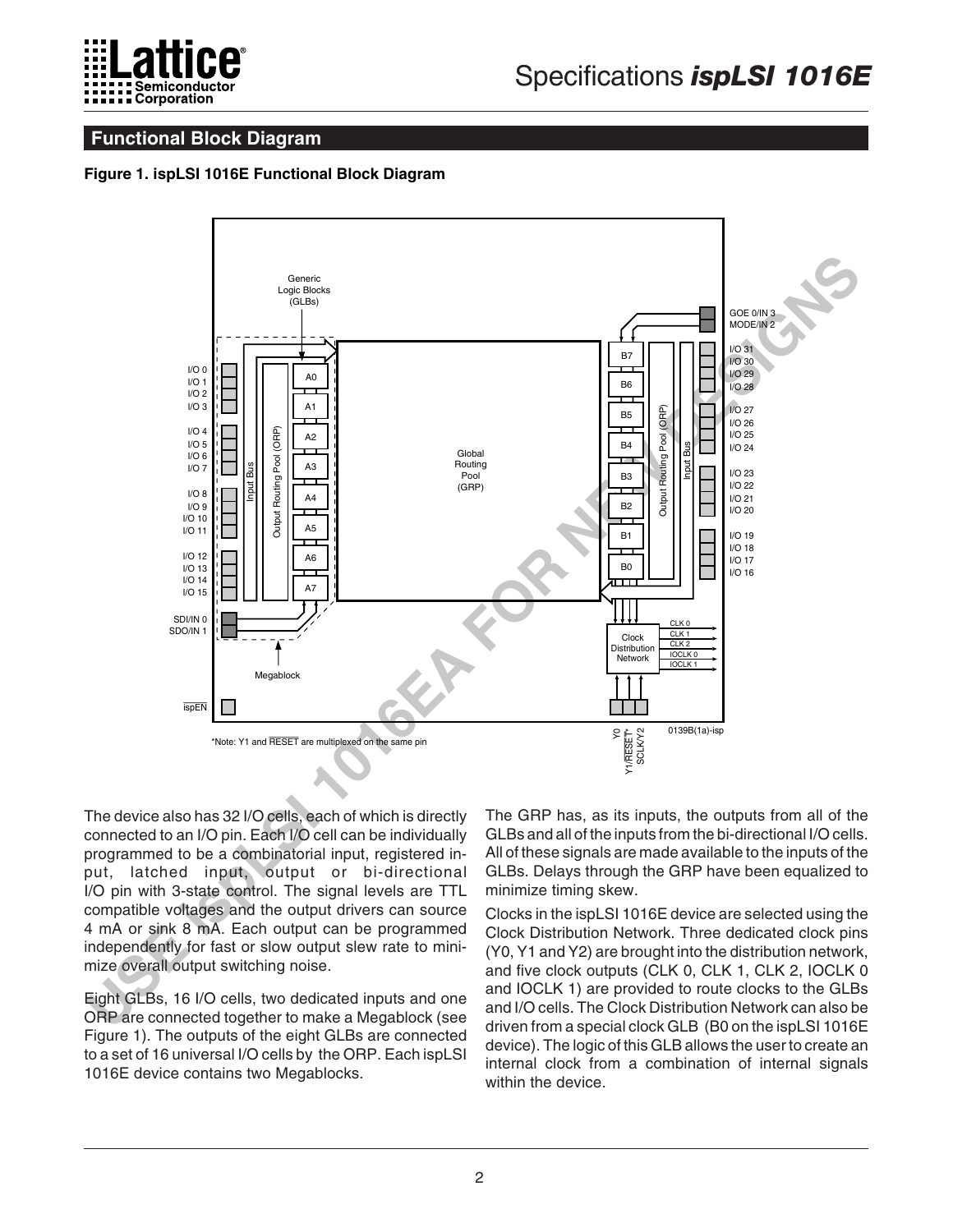

### **Absolute Maximum Ratings 1**

| Off-State Output Voltage Applied  - 2.5 to V <sub>CC</sub> + 1.0V  |  |
|--------------------------------------------------------------------|--|
|                                                                    |  |
| Case Temp. with Power Applied  -55 to 125°C                        |  |
| Max. Junction Temp. $(T_{J})$ with Power Applied  150 $^{\circ}$ C |  |

### **DC Recommended Operating Conditions**

|                                               |               | Case Temp. with Power Applied  -55 to 125°C                                                                                                                                                                                                                                                                                                                                                 |                  |                                |                |                |                                   |                        |                    |
|-----------------------------------------------|---------------|---------------------------------------------------------------------------------------------------------------------------------------------------------------------------------------------------------------------------------------------------------------------------------------------------------------------------------------------------------------------------------------------|------------------|--------------------------------|----------------|----------------|-----------------------------------|------------------------|--------------------|
|                                               |               | Max. Junction Temp. $(T_{J})$ with Power Applied  150 $^{\circ}$ C                                                                                                                                                                                                                                                                                                                          |                  |                                |                |                |                                   |                        |                    |
|                                               |               | 1. Stresses above those listed under the "Absolute Maximum Ratings" may cause permanent damage to the device. Functional<br>operation of the device at these or at any other conditions above those indicated in the operational sections of this specification<br>is not implied (while programming, follow the programming specifications).<br><b>DC Recommended Operating Conditions</b> |                  |                                |                |                |                                   |                        |                    |
|                                               |               |                                                                                                                                                                                                                                                                                                                                                                                             |                  |                                |                |                |                                   |                        |                    |
|                                               | <b>SYMBOL</b> |                                                                                                                                                                                                                                                                                                                                                                                             | <b>PARAMETER</b> |                                |                |                | MIN.                              | MAX.                   | <b>UNITS</b>       |
| <b>V</b> cc                                   |               | <b>Supply Voltage</b>                                                                                                                                                                                                                                                                                                                                                                       | Commercial       | $T_A = 0$ °C to + 70°C         |                |                | 4.75                              | 5.25                   | v                  |
|                                               |               |                                                                                                                                                                                                                                                                                                                                                                                             | Industrial       | $T_A = -40^{\circ}C$ to + 85°C |                |                | 4.5                               | 5.5                    | v                  |
| VIL                                           |               | Input Low Voltage                                                                                                                                                                                                                                                                                                                                                                           |                  |                                |                |                | 0                                 | 0.8                    | v                  |
| VIH                                           |               | Input High Voltage                                                                                                                                                                                                                                                                                                                                                                          |                  |                                |                |                | 2.0                               | $V_{cc}+1$             | v                  |
|                                               |               |                                                                                                                                                                                                                                                                                                                                                                                             |                  |                                |                |                |                                   |                        | Table 2-0005/1016E |
|                                               |               | Capacitance $(T_A=25^{\circ}C, f=1.0 \text{ MHz})$                                                                                                                                                                                                                                                                                                                                          |                  |                                |                |                |                                   |                        |                    |
|                                               |               |                                                                                                                                                                                                                                                                                                                                                                                             |                  |                                |                |                |                                   |                        |                    |
| <b>SYMBOL</b>                                 |               | <b>PARAMETER</b>                                                                                                                                                                                                                                                                                                                                                                            |                  |                                | <b>TYPICAL</b> | <b>UNITS</b>   |                                   | <b>TEST CONDITIONS</b> |                    |
| $\mathbf{C}_1$                                |               | Dedicated Input, I/O, Y1, Y2, Y3, Clock Capacitance<br>(Commercial/Industrial)                                                                                                                                                                                                                                                                                                              |                  |                                | 8              | pf             | $V_{CC}$ = 5.0V, $V_{PIN}$ = 2.0V |                        |                    |
| $\mathbf{C}_2$                                |               | Y0 Clock Capacitance                                                                                                                                                                                                                                                                                                                                                                        |                  |                                | 12             | pf             | $V_{CC}$ = 5.0V, $V_{PIN}$ = 2.0V |                        |                    |
|                                               |               |                                                                                                                                                                                                                                                                                                                                                                                             |                  |                                |                |                |                                   |                        | Table 2-0006/1016E |
|                                               |               | <b>Data Retention Specifications</b>                                                                                                                                                                                                                                                                                                                                                        |                  |                                |                |                |                                   |                        |                    |
|                                               |               |                                                                                                                                                                                                                                                                                                                                                                                             |                  |                                |                |                |                                   |                        |                    |
|                                               |               | <b>PARAMETER</b>                                                                                                                                                                                                                                                                                                                                                                            | <b>MINIMUM</b>   |                                |                | <b>MAXIMUM</b> |                                   | <b>UNITS</b>           |                    |
| Data Retention                                |               |                                                                                                                                                                                                                                                                                                                                                                                             | 20               |                                |                |                |                                   | Years                  |                    |
| 10000<br>Erase/Reprogram Cycles<br><b>SKA</b> |               |                                                                                                                                                                                                                                                                                                                                                                                             |                  |                                |                |                |                                   | Cycles                 |                    |
|                                               |               |                                                                                                                                                                                                                                                                                                                                                                                             |                  |                                |                |                |                                   |                        | Table 2-0008/1016E |

# Capacitance (T<sub>A</sub>=25°C, f=1.0 MHz)

| <b>SYMBOL</b> | <b>PARAMETER</b>                                                               | <b>TYPICAL</b> | <b>UNITS</b> | <b>TEST CONDITIONS</b>            |
|---------------|--------------------------------------------------------------------------------|----------------|--------------|-----------------------------------|
|               | Dedicated Input, I/O, Y1, Y2, Y3, Clock Capacitance<br>(Commercial/Industrial) |                | рf           | $V_{CC}$ = 5.0V, $V_{PIN}$ = 2.0V |
|               | <b>Y0 Clock Capacitance</b>                                                    | 12             | рt           | $V_{CC}$ = 5.0V, $V_{PIN}$ = 2.0V |
|               |                                                                                |                |              | _ _ ____ _                        |

#### **Data Retention Specifications**

| <b>PARAMETER</b>       | <b>MINIMUM</b> | <b>MAXIMUM</b> | <b>UNITS</b>       |
|------------------------|----------------|----------------|--------------------|
| Data Retention         | 20             |                | Years              |
| Erase/Reprogram Cycles | 10000          |                | Cycles             |
|                        |                |                | Table 2-0008/1016E |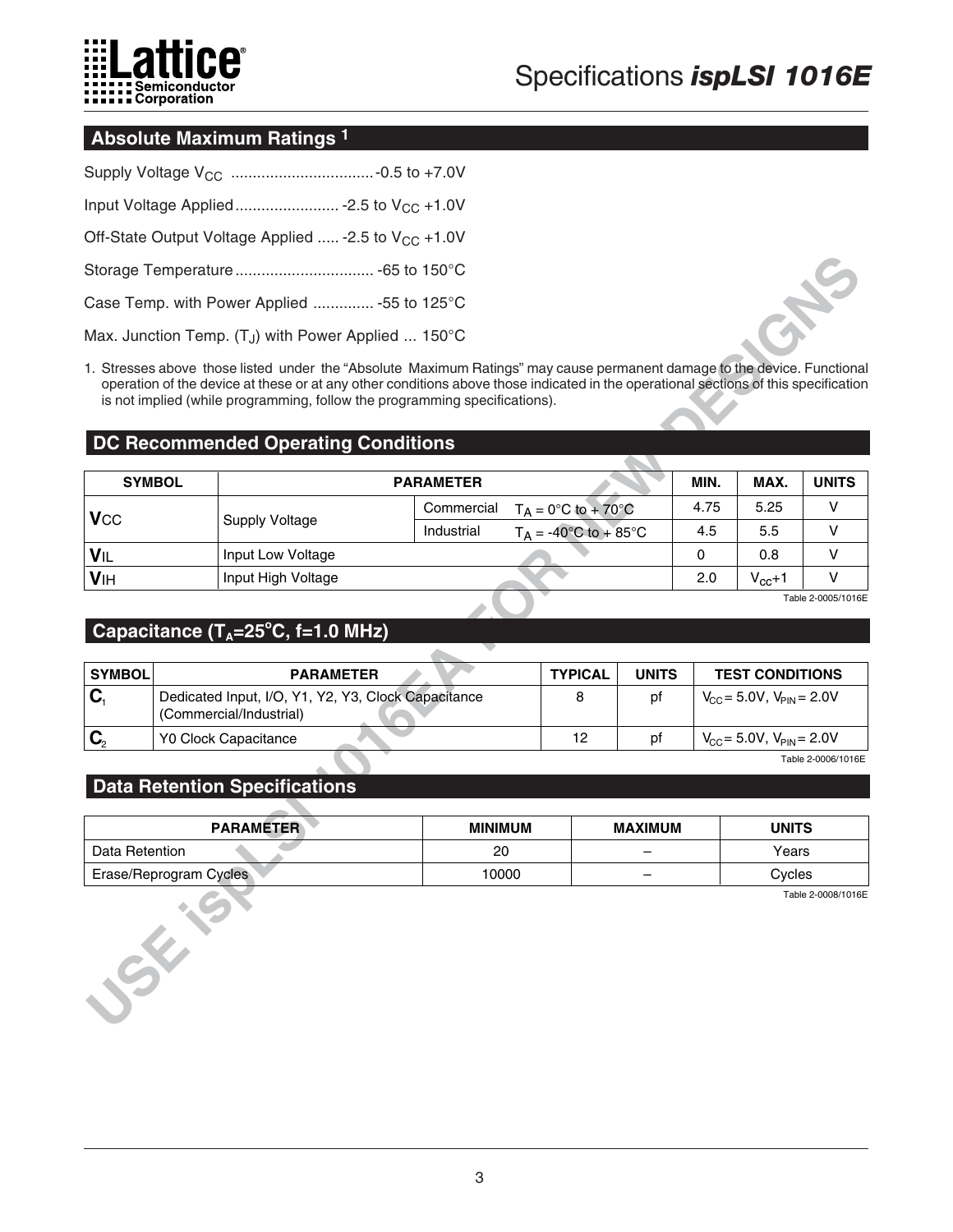

# **Switching Test Conditions**

| Input Pulse Levels                    | GND to 3.0V |                    |  |  |
|---------------------------------------|-------------|--------------------|--|--|
| Input Rise and Fall Time              | $-125$      | $\leq$ 2 ns        |  |  |
| 10% to 90%                            | $-100, -80$ | $\leq$ 3 ns        |  |  |
| Input Timing Reference Levels         | 1.5V        |                    |  |  |
| <b>Output Timing Reference Levels</b> |             | 1.5V               |  |  |
| Output Load                           |             | See Figure 2       |  |  |
| .<br>.                                |             | Table 2-0003/1016F |  |  |

#### **Output Load Conditions (see Figure 2)**

|   | <b>TEST CONDITION</b>                        | R1          | R <sub>2</sub> | <b>CL</b> |
|---|----------------------------------------------|-------------|----------------|-----------|
| А |                                              | $470\Omega$ | $390\Omega$    | 35pF      |
| B | Active High                                  | $\infty$    | $390\Omega$    | 35pF      |
|   | <b>Active Low</b>                            | $470\Omega$ | $390\Omega$    | 35pF      |
| C | Active High to Z<br>at $V_{OH}$ -0.5V        | $\infty$    | $390\Omega$    | 5pF       |
|   | Active Low to Z<br>at $V_{\text{OL}} + 0.5V$ | $470\Omega$ | $390\Omega$    | 5pF       |
|   |                                              |             |                |           |

# **DC Electrical Characteristics**

#### **Over Recommended Operating Conditions**

|                       |                                                                                                                     |               |                |                                    |                                                 |                                                              | $\geq$ R <sub>1</sub>                         |                               |                             |                          |
|-----------------------|---------------------------------------------------------------------------------------------------------------------|---------------|----------------|------------------------------------|-------------------------------------------------|--------------------------------------------------------------|-----------------------------------------------|-------------------------------|-----------------------------|--------------------------|
|                       | <b>Output Timing Reference Levels</b>                                                                               |               | 1.5V           |                                    |                                                 |                                                              |                                               |                               |                             |                          |
|                       | Output Load                                                                                                         |               | See Figure 2   |                                    | Device                                          |                                                              |                                               |                               |                             |                          |
|                       | 3-state levels are measured 0.5V from<br>steady-state active level.<br><b>Output Load Conditions (see Figure 2)</b> |               |                | Table 2-0003/1016E                 | Output                                          |                                                              | ·R2                                           |                               |                             |                          |
|                       | <b>TEST CONDITION</b>                                                                                               | R1            | R <sub>2</sub> | CL                                 |                                                 |                                                              |                                               |                               |                             |                          |
| A                     |                                                                                                                     | $470\Omega$   | $390\Omega$    | 35pF                               |                                                 | *C <sub>L</sub> includes Test Fixture and Probe Capacitance. |                                               |                               |                             | 0213a                    |
|                       | Active High                                                                                                         | $\infty$      | $390\Omega$    | 35pF                               |                                                 |                                                              |                                               |                               |                             |                          |
| B                     | <b>Active Low</b>                                                                                                   | 470Ω          | $390\Omega$    | 35pF                               |                                                 |                                                              |                                               |                               |                             |                          |
| $\mathsf C$           | Active High to Z<br>at $V_{OH}$ -0.5V                                                                               | ${}^{\infty}$ | $390\Omega$    | 5pF                                |                                                 |                                                              |                                               |                               |                             |                          |
|                       | Active Low to Z<br>at $V_{OL}$ +0.5V                                                                                | 470Ω          | $390\Omega$    | 5pF                                |                                                 |                                                              |                                               |                               |                             |                          |
|                       |                                                                                                                     |               |                | Table 2-0004/1016E                 |                                                 |                                                              |                                               |                               |                             |                          |
|                       | <b>DC Electrical Characteristics</b>                                                                                |               |                |                                    |                                                 |                                                              |                                               |                               |                             |                          |
|                       |                                                                                                                     |               |                |                                    | <b>Over Recommended Operating Conditions</b>    |                                                              |                                               |                               |                             |                          |
|                       |                                                                                                                     |               |                |                                    |                                                 |                                                              |                                               |                               |                             |                          |
|                       |                                                                                                                     |               |                |                                    |                                                 |                                                              |                                               |                               |                             |                          |
| <b>SYMBOL</b>         | <b>PARAMETER</b>                                                                                                    |               |                |                                    | <b>CONDITION</b>                                |                                                              | MIN.                                          | $TYP^3$                       | MAX.                        | <b>UNITS</b>             |
| VOL                   | Output Low Voltage                                                                                                  |               |                | $I_{OL} = 8 \text{ mA}$            |                                                 |                                                              |                                               | $\overline{\phantom{0}}$      | 0.4                         | V                        |
| <b>VOH</b>            | Output High Voltage                                                                                                 |               |                | $I_{OH} = -4$ mA                   |                                                 |                                                              | 2.4                                           |                               |                             | V                        |
| <b>I</b> IL           | Input or I/O Low Leakage Current                                                                                    |               |                |                                    | $0V \le V_{IN} \le V_{IL}$ (Max.)               |                                                              |                                               |                               | -10                         | $\mu$ A                  |
| Iін                   | Input or I/O High Leakage Current                                                                                   |               |                | $3.5V \le V_{IN} \le V_{CC}$       |                                                 |                                                              | $\qquad \qquad -$<br>$\overline{\phantom{0}}$ | —<br>$\overline{\phantom{0}}$ | 10                          | μA                       |
| IL-isp                | ispEN Input Low Leakage Current                                                                                     |               |                | $OV \le V_{IN} \le V_{IL}$         |                                                 |                                                              | $\overline{\phantom{0}}$                      | $\overline{\phantom{0}}$      | $-150$                      | $\mu$ A                  |
| IL-PU                 | I/O Active Pull-Up Current                                                                                          |               |                | $0V \leq V_{IN} \leq V_{IL}$       |                                                 |                                                              |                                               |                               | $-150$                      | $\mu$ A                  |
| $\text{los}^1$        | <b>Output Short Circuit Current</b>                                                                                 |               |                |                                    | $V_{CC}$ = 5V, $V_{OUT}$ = 0.5V                 | Commercial                                                   |                                               | 90                            | $-200$<br>$\qquad \qquad -$ | mA<br>mA                 |
| $\mathsf{ICC}^{2, 4}$ | <b>Operating Power Supply Current</b>                                                                               |               |                | $f_{\text{CLOCK}} = 1 \text{ MHz}$ | $V_{\text{IL}} = 0.5V$ , $V_{\text{IH}} = 3.0V$ | Industrial                                                   |                                               | 90                            |                             | mA<br>Table 2-0007/1016E |

- 4. Maximum I<sub>cc</sub> varies widely with specific device configuration and operating frequency. Refer to the Power Consumption
- section of this data sheet and Thermal Management section of the Lattice Semiconductor Data Book or CD-ROM to estimate maximum  $I_{\text{CC}}$ .

### **Figure 2. Test Load**

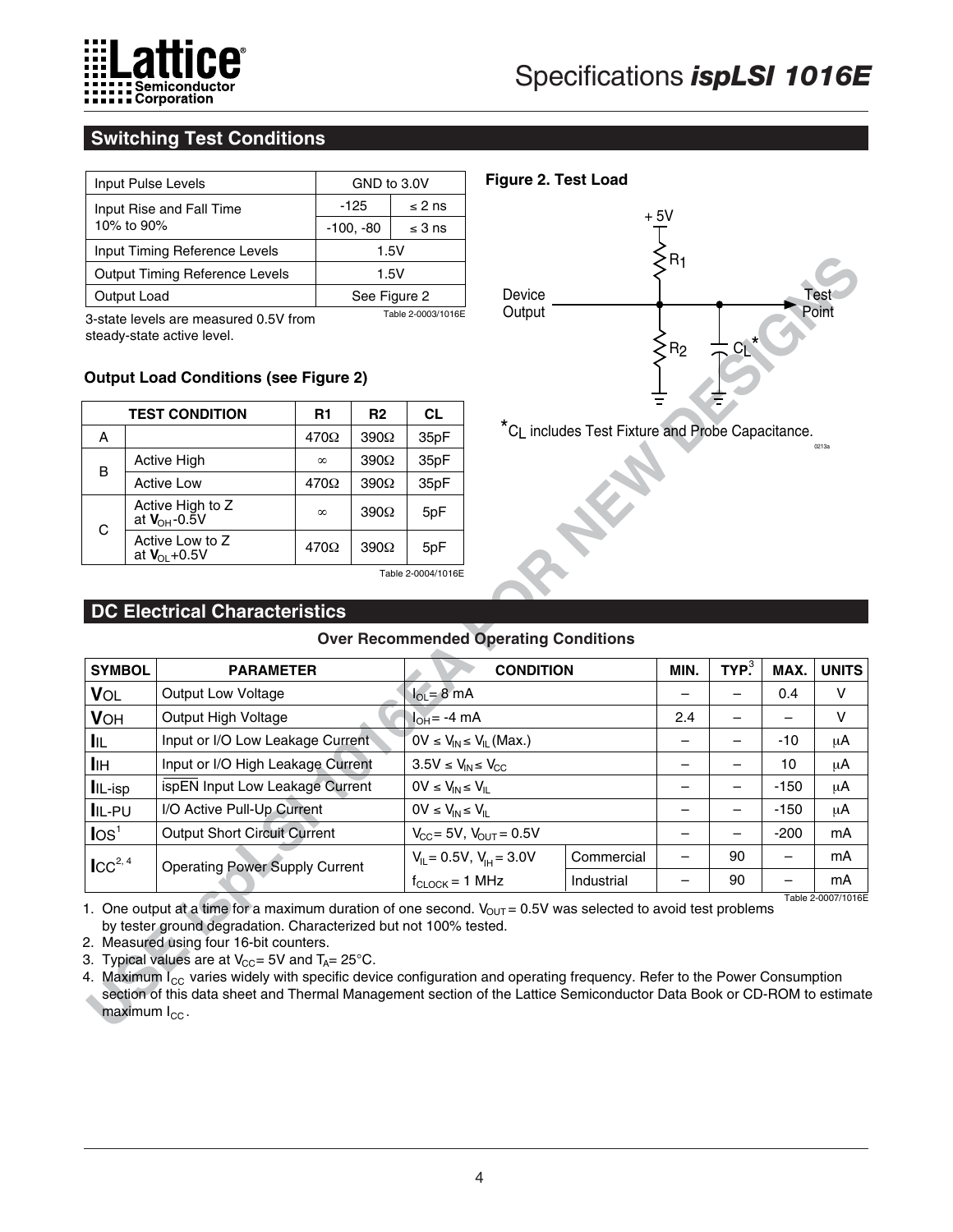

## **External Timing Parameters**

#### **Over Recommended Operating Conditions**

| TEST $^4$<br>$#^2$<br><b>DESCRIPTION</b> <sup>1</sup> |                          |                         | $-125$                                                                                                                                                                                                                                                           | $-100$                   |                          | $-80$                    |                          |                          |                          |                             |
|-------------------------------------------------------|--------------------------|-------------------------|------------------------------------------------------------------------------------------------------------------------------------------------------------------------------------------------------------------------------------------------------------------|--------------------------|--------------------------|--------------------------|--------------------------|--------------------------|--------------------------|-----------------------------|
| <b>PARAMETER</b>                                      | COND.                    |                         |                                                                                                                                                                                                                                                                  |                          | MIN. MAX.                |                          | MIN. MAX.                | MIN.                     | MAX.                     | <b>UNITS</b>                |
| t <sub>pd1</sub>                                      | A                        | 1                       | Data Prop. Delay, 4PT Bypass, ORP Bypass                                                                                                                                                                                                                         | $\overline{\phantom{0}}$ | 7.5                      | $\qquad \qquad -$        | 10.0                     | $\qquad \qquad -$        | 15.0                     | ns                          |
| t <sub>pd2</sub>                                      | A                        | $\overline{\mathbf{c}}$ | Data Prop. Delay, Worst Case Path                                                                                                                                                                                                                                | $\overline{\phantom{0}}$ | 10.0                     | $\equiv$                 | 13.0                     | $\overline{\phantom{0}}$ | 18.5                     | ns.                         |
| fmax                                                  | A                        | 3                       | Clk. Frequency with Int. Feedback <sup>3</sup>                                                                                                                                                                                                                   | 125                      | $\overline{\phantom{0}}$ | 100                      | $\overline{\phantom{0}}$ | 84.0                     |                          | <b>MHz</b>                  |
| $f$ max (Ext.)                                        |                          | $\overline{4}$          | Clk. Frequency with Ext. Feedback $\left(\frac{1}{\tan 2 + \tan 1}\right)$                                                                                                                                                                                       | 100                      | $\qquad \qquad -$        | 77.0                     | $\overline{\phantom{0}}$ | 57.0                     |                          | MHz                         |
| $f$ max (Tog.)                                        | $\overline{\phantom{0}}$ | 5                       | Clk. Frequency, Max. Toggle $\left(\frac{1}{wh+wt}\right)$                                                                                                                                                                                                       | 167                      | $\qquad \qquad -$        | 125                      | $\equiv$                 | 100                      | ÷.                       | <b>MHz</b>                  |
| tsu1                                                  | —                        | 6                       | GLB Reg. Setup Time before Clk., 4 PT Bypass                                                                                                                                                                                                                     | 5.0                      | $\overline{\phantom{0}}$ | $7.0\,$                  |                          | 8.5                      |                          | ns                          |
| t <sub>co1</sub>                                      | A                        | 7                       | GLB Reg. Clk. to Output Delay, ORP Bypass                                                                                                                                                                                                                        | $\overline{\phantom{0}}$ | 4.5                      | $\overline{\phantom{0}}$ | 5.0                      |                          | 8.0                      | ns                          |
| th <sub>1</sub>                                       |                          | 8                       | GLB Reg. Hold Time after Clk., 4 PT Bypass                                                                                                                                                                                                                       | 0.0                      | $\overline{\phantom{0}}$ | 0,0                      |                          | 0.0                      |                          | ns                          |
| t <sub>su2</sub>                                      | $\qquad \qquad -$        | 9                       | GLB Reg. Setup Time before Clk.                                                                                                                                                                                                                                  | 5.5                      | $\overline{\phantom{0}}$ | 8.0                      | $\sum_{i=1}^{n}$         | 9.5                      | $\overline{\phantom{0}}$ | ns                          |
| t <sub>co2</sub>                                      | $\qquad \qquad -$        | 10                      | GLB Reg. Clk. to Output Delay                                                                                                                                                                                                                                    |                          | 5.5                      |                          | 6.0                      |                          | 9.5                      | ns                          |
| th2                                                   | $\qquad \qquad -$        | 11                      | GLB Reg. Hold Time after Clk.                                                                                                                                                                                                                                    | 0.0                      |                          | 0.0                      | $\overline{\phantom{0}}$ | 0.0                      | $\overline{\phantom{0}}$ | ns                          |
| tr1                                                   | Α                        | 12                      | Ext. Reset Pin to Output Delay                                                                                                                                                                                                                                   |                          | 10.0                     |                          | 13.5                     |                          | 17.0                     | ns                          |
| t <sub>rw1</sub>                                      | $\qquad \qquad -$        | 13                      | Ext. Reset Pulse Duration                                                                                                                                                                                                                                        | 5.0                      |                          | 6.5                      | $\overline{\phantom{0}}$ | 10.0                     | $\overline{\phantom{0}}$ | ns                          |
| tptoeen                                               | B                        | 14                      | Input to Output Enable                                                                                                                                                                                                                                           | $\overline{\phantom{0}}$ | 12.0                     | $\overline{\phantom{0}}$ | 15.0                     |                          | 20.0                     | ns                          |
| tptoedis                                              | $\mathsf C$              | 15                      | Input to Output Disable                                                                                                                                                                                                                                          | $\overline{\phantom{0}}$ | 12.0                     | $\overline{\phantom{m}}$ | 15.0                     | $\overline{\phantom{a}}$ | 20.0                     | ns                          |
| tgoeen                                                | $\mathsf B$              | 16                      | Global OE Output Enable                                                                                                                                                                                                                                          | $\overline{\phantom{0}}$ | 7.0                      | $\qquad \qquad -$        | 9.0                      |                          | 10.5                     | ns                          |
| tgoedis                                               | $\mathsf{C}$             | 17                      | Global OE Output Disable                                                                                                                                                                                                                                         | $\qquad \qquad -$        | 7.0                      | $\overline{\phantom{m}}$ | 9.0                      | $\qquad \qquad -$        | 10.5                     | ns                          |
| twh                                                   | $\overline{\phantom{0}}$ | 18                      | Ext. Sync. Clk. Pulse Duration, High.                                                                                                                                                                                                                            | 3.0                      | $\overline{\phantom{0}}$ | 4.0                      | $\qquad \qquad -$        | 5.0                      | -                        | ns                          |
| twl                                                   | $\qquad \qquad -$        | 19                      | Ext. Sync. Clk. Pulse Duration, Low                                                                                                                                                                                                                              | 3.0                      | $\overline{\phantom{m}}$ | 4.0                      | $\qquad \qquad -$        | 5.0                      | $\overline{\phantom{0}}$ | ns                          |
| $t$ su3                                               |                          | 20                      | I/O Reg. Setup Time before Ext. Sync. Clk. (Y2, Y3)                                                                                                                                                                                                              | 3.0                      | $\qquad \qquad -$        | 3.5                      | $\overline{\phantom{0}}$ | 4.5                      |                          | ns                          |
| th3                                                   |                          | 21                      | I/O Reg. Hold Time after Ext. Sync. Clk. (Y2, Y3)                                                                                                                                                                                                                | 0.0                      | $\overline{\phantom{0}}$ | 0.0                      | $\overline{\phantom{0}}$ | 0.0                      |                          | ns                          |
| <b>SSEE 15P</b>                                       |                          |                         | 1. Unless noted otherwise, all parameters use the GRP, 20 PTXOR path, ORP and Y0 clock.<br>2. Refer to Timing Model in this data sheet for further details.<br>3. Standard 16-bit counter using GRP feedback.<br>4. Reference Switching Test Conditions Section. |                          |                          |                          |                          |                          |                          | Table 2-0030-16/125,100, 80 |

4. Reference Switching Test Conditions Section.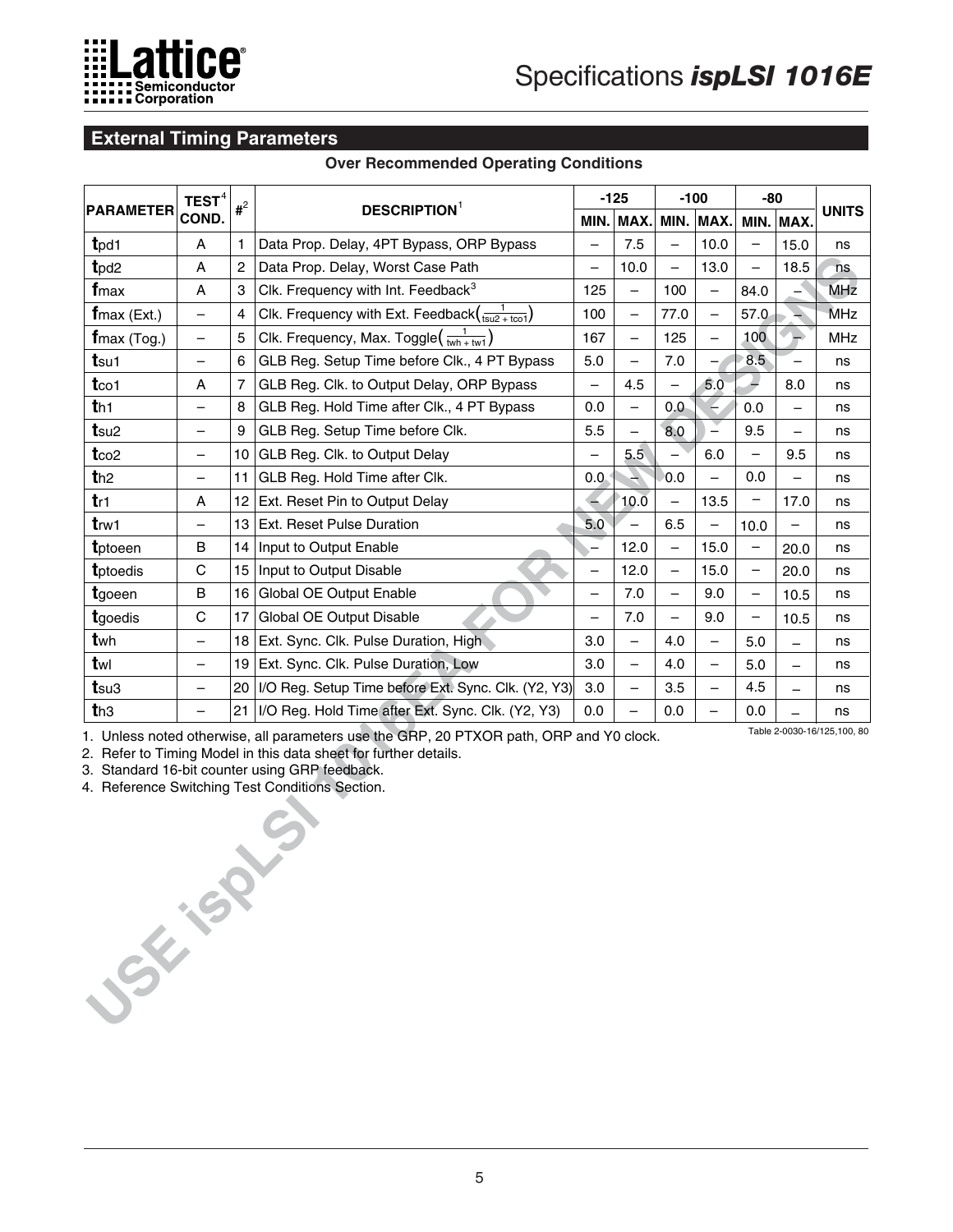

# **Internal Timing Parameters1**

| <b>PARAMETER</b>     |    | $#^2$<br><b>DESCRIPTION</b>                                                                                                                                                                                       |                          | $-125$                   | $-100$                   |                          | $-80$                    |                          | <b>UNITS</b>                |
|----------------------|----|-------------------------------------------------------------------------------------------------------------------------------------------------------------------------------------------------------------------|--------------------------|--------------------------|--------------------------|--------------------------|--------------------------|--------------------------|-----------------------------|
|                      |    |                                                                                                                                                                                                                   |                          | MIN. MAX.                |                          | MIN. MAX.                |                          | MIN. MAX.                |                             |
| <b>Inputs</b>        |    |                                                                                                                                                                                                                   |                          |                          |                          |                          |                          |                          |                             |
| tiobp                | 22 | I/O Register Bypass                                                                                                                                                                                               |                          | 0.3                      | $\overline{\phantom{0}}$ | 0.4                      |                          | 0.6                      | ns                          |
| tiolat               | 23 | I/O Latch Delay                                                                                                                                                                                                   | $\overline{\phantom{0}}$ | 1.8                      | $\overline{\phantom{0}}$ | 2.4                      |                          | 3.6                      | ns                          |
| tiosu                | 24 | I/O Register Setup Time before Clock                                                                                                                                                                              | 3.0                      |                          | 3.5                      | $\qquad \qquad -$        | 4.5                      |                          | ns                          |
| tioh                 | 25 | I/O Register Hold Time after Clock                                                                                                                                                                                | $-0.3$                   | $\qquad \qquad -$        | $-0.4$                   | $\qquad \qquad -$        | $-0.6$                   |                          | ns                          |
| tioco                | 26 | I/O Register Clock to Out Delay                                                                                                                                                                                   | —                        | 4.0                      | $\qquad \qquad -$        | 5.0                      | ≐                        | 7.5                      | ns                          |
| tior                 | 27 | I/O Register Reset to Out Delay                                                                                                                                                                                   | —                        | 4.0                      | $\overline{\phantom{0}}$ | 5.0                      |                          | 7.5                      | ns                          |
| tdin                 | 28 | Dedicated Input Delay                                                                                                                                                                                             |                          | 2.2                      |                          | 2.6 <sup>°</sup>         |                          | 3.9                      | ns                          |
| <b>GRP</b>           |    |                                                                                                                                                                                                                   |                          |                          |                          |                          |                          |                          |                             |
| tgrp1                | 29 | GRP Delay, 1 GLB Load                                                                                                                                                                                             |                          | 1.8                      |                          | 1.9                      |                          | 2.9                      | ns                          |
| $t$ grp4             | 30 | GRP Delay, 4 GLB Loads                                                                                                                                                                                            | $\overline{\phantom{0}}$ | 1.9                      |                          | 2.2                      | $\equiv$                 | 3.3                      | ns                          |
| tgrp8                | 31 | GRP Delay, 8 GLB Loads                                                                                                                                                                                            |                          | 2.1                      |                          | 2.5                      |                          | 3.8                      | ns                          |
| $t$ grp16            | 32 | GRP Delay, 16 GLB Loads                                                                                                                                                                                           |                          | 2.4                      |                          | 3.1                      |                          | 4.7                      | ns                          |
| <b>GLB</b>           |    |                                                                                                                                                                                                                   |                          |                          |                          |                          |                          |                          |                             |
| t <sub>4ptbpc</sub>  | 34 | 4 Product Term Bypass Path Delay (Combinatorial)                                                                                                                                                                  | Ż                        | 3.9                      | $\overline{\phantom{0}}$ | 5.7                      |                          | 8.1                      | ns                          |
| t <sub>4ptbpr</sub>  | 35 | 4 Product Term Bypass Path Delay (Registered)                                                                                                                                                                     | $\overline{\phantom{0}}$ | 3.9                      | $\overline{\phantom{0}}$ | 5.6                      |                          | 7.3                      | ns                          |
| t <sub>1ptxor</sub>  | 36 | 1 Product Term/XOR Path Delay                                                                                                                                                                                     | —                        | 4.4                      |                          | 6.1                      |                          | 7.1                      | ns                          |
| t <sub>20ptxor</sub> | 37 | 20 Product Term/XOR Path Delay                                                                                                                                                                                    | —                        | 4.4                      | $\overline{\phantom{0}}$ | 6.1                      | $\overline{\phantom{0}}$ | 8.2                      | ns                          |
| txoradj              | 38 | XOR Adjacent Path Delay <sup>3</sup>                                                                                                                                                                              | -                        | 4.4                      |                          | 6.6                      |                          | 8.3                      | ns                          |
| tgbp                 | 39 | <b>GLB Register Bypass Delay</b>                                                                                                                                                                                  | —                        | 1.0                      | $\overline{\phantom{0}}$ | 1.6                      | $\overline{\phantom{0}}$ | 1.9                      | ns                          |
| tgsu                 | 40 | GLB Register Setup Time before Clock                                                                                                                                                                              | 0.2                      |                          | 0.2                      | $\overline{\phantom{0}}$ | $-0.6$                   |                          | ns                          |
| tgh                  | 41 | <b>GLB Register Hold Time after Clock</b>                                                                                                                                                                         | 1.5                      | $\overline{\phantom{0}}$ | 2.5                      |                          | 4.3                      | $\overline{\phantom{0}}$ | ns                          |
| tgco                 | 42 | <b>GLB Register Clock to Output Delay</b>                                                                                                                                                                         | —                        | 1.8                      | $\overline{\phantom{0}}$ | 1.9                      |                          | 2.9                      | ns                          |
| tgro                 | 43 | <b>GLB Register Reset to Output Delay</b>                                                                                                                                                                         | —                        | 4.4                      | $\qquad \qquad -$        | 6.3                      | $\overline{\phantom{0}}$ | 7.0                      | ns                          |
| tptre                | 44 | <b>GLB Product Term Reset to Register Delay</b>                                                                                                                                                                   | —                        | 3.5                      | $\overline{\phantom{0}}$ | 5.1                      |                          | 7.2                      | ns                          |
| tptoe                | 45 | GLB Product Term Output Enable to I/O Cell Delay                                                                                                                                                                  | $\overline{\phantom{0}}$ | 5.5                      | $\overline{\phantom{0}}$ | 7.1                      | $\overline{\phantom{0}}$ | 9.7                      | ns                          |
| tptck                | 46 | <b>GLB Product Term Clock Delay</b>                                                                                                                                                                               | 3.2                      | 3.5                      | 4.8                      | 5.3                      | 6.8                      | 7.5                      | ns                          |
| <b>ORP</b>           |    |                                                                                                                                                                                                                   |                          |                          |                          |                          |                          |                          |                             |
| torp                 | 47 | <b>ORP</b> Delay                                                                                                                                                                                                  |                          | 1.0                      |                          | 1.0                      |                          | 1.5                      | ns                          |
| torpbp               | 48 | <b>ORP Bypass Delay</b>                                                                                                                                                                                           |                          | 0.0                      |                          | 0.0                      |                          | 0.0                      | ns                          |
|                      |    | 1. Internal Timing Parameters are not tested and are for reference only.<br>2. Refer to Timing Model in this data sheet for further details.<br>3. The XOR Adjacent path can only be used by Lattice hard macros. |                          |                          |                          |                          |                          |                          | Table 2-0036-16/125,100, 80 |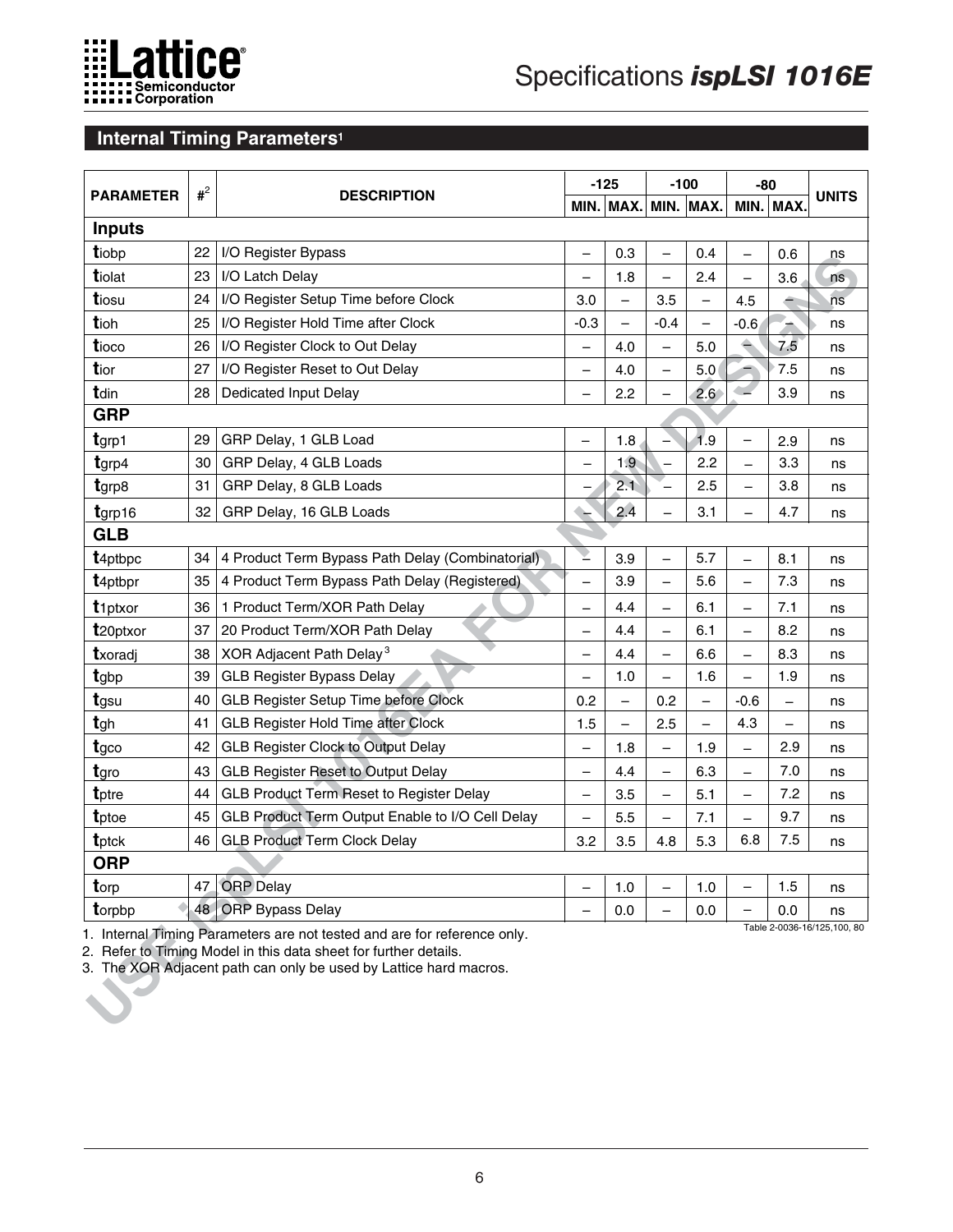

### **Internal Timing Parameters<sup>1</sup>**

| <b>PARAMETER</b>    | $#^2$ |                                                       |                          | $-125$      |                          | $-100$      |                   | -80       |              |
|---------------------|-------|-------------------------------------------------------|--------------------------|-------------|--------------------------|-------------|-------------------|-----------|--------------|
|                     |       | <b>DESCRIPTION</b>                                    |                          | MIN.   MAX. |                          | $MIN.$ MAX. |                   | MIN. MAX. | <b>UNITS</b> |
| <b>Outputs</b>      |       |                                                       |                          |             |                          |             |                   |           |              |
| tob                 | 49    | <b>Output Buffer Delay</b>                            | $\overline{\phantom{0}}$ | 1.4         | $\overline{\phantom{0}}$ | 1.7         | $\qquad \qquad -$ | 3.0       | ns           |
| $t$ sl              | 50    | Output Slew Limited Delay Adder                       | $\overline{\phantom{0}}$ | 10.0        | $\overline{\phantom{0}}$ | 10.0        | $\qquad \qquad -$ | 10.0      | ns           |
| toen                | 51    | I/O Cell OE to Output Enabled                         | $\equiv$                 | 4.3         | $\overline{\phantom{0}}$ | 5.3         | $\qquad \qquad -$ | 6.4       | ns           |
| todis               | 52    | I/O Cell OE to Output Disabled                        | $\qquad \qquad -$        | 4.3         | $\overline{\phantom{0}}$ | 5.3         |                   | 6.4       | ns           |
| tgoe                | 53    | <b>Global Output Enable</b>                           | —                        | 2.7         | $\overline{\phantom{0}}$ | 3.7         |                   | 4.1       | ns           |
| <b>Clocks</b>       |       |                                                       |                          |             |                          |             |                   |           |              |
| $t$ gy $\sigma$     | 54    | Clock Delay, Y0 to Global GLB Clock Line (Ref. clock) | 1.3                      | 1.3         | 1.4                      | 1.4         | 2.1               | 2.1       | ns           |
| $t$ gy 1/2          | 55    | Clock Delay, Y1 or Y2 to Global GLB Clock Line        | 2.3                      | 2.7         | 2.4                      | 2.9         | 3.6               | 4.4       | ns           |
| tgcp                | 56    | Clock Delay, Clock GLB to Global GLB Clock Line       | 0.8                      | 1.8         | 0.8                      | 1.8         | 1.2               | 2.7       | ns           |
| $t$ ioy $1/2$       | 57    | Clock Delay, Y1 or Y2 to I/O Cell Global Clock Line   | 0.0                      | 0.3         | 0.0                      | 0.4         | 0.0               | 0.6       | ns           |
| tiocp               | 58    | Clock Delay, Clock GLB to I/O Cell Global Clock Line  | 0.8                      | 1.8         | 0.8                      | 1.8         | 1.2               | 2.7       | ns           |
| <b>Global Reset</b> |       |                                                       |                          |             |                          |             |                   |           |              |
| tgr                 | 59    | Global Reset to GLB and I/O Registers                 |                          | 3.2         |                          | 4.5         |                   | 5.5       | ns           |
| <b>SSK-SOX</b>      |       | SI STORY                                              |                          |             |                          |             |                   |           |              |
|                     |       |                                                       |                          |             |                          |             |                   |           |              |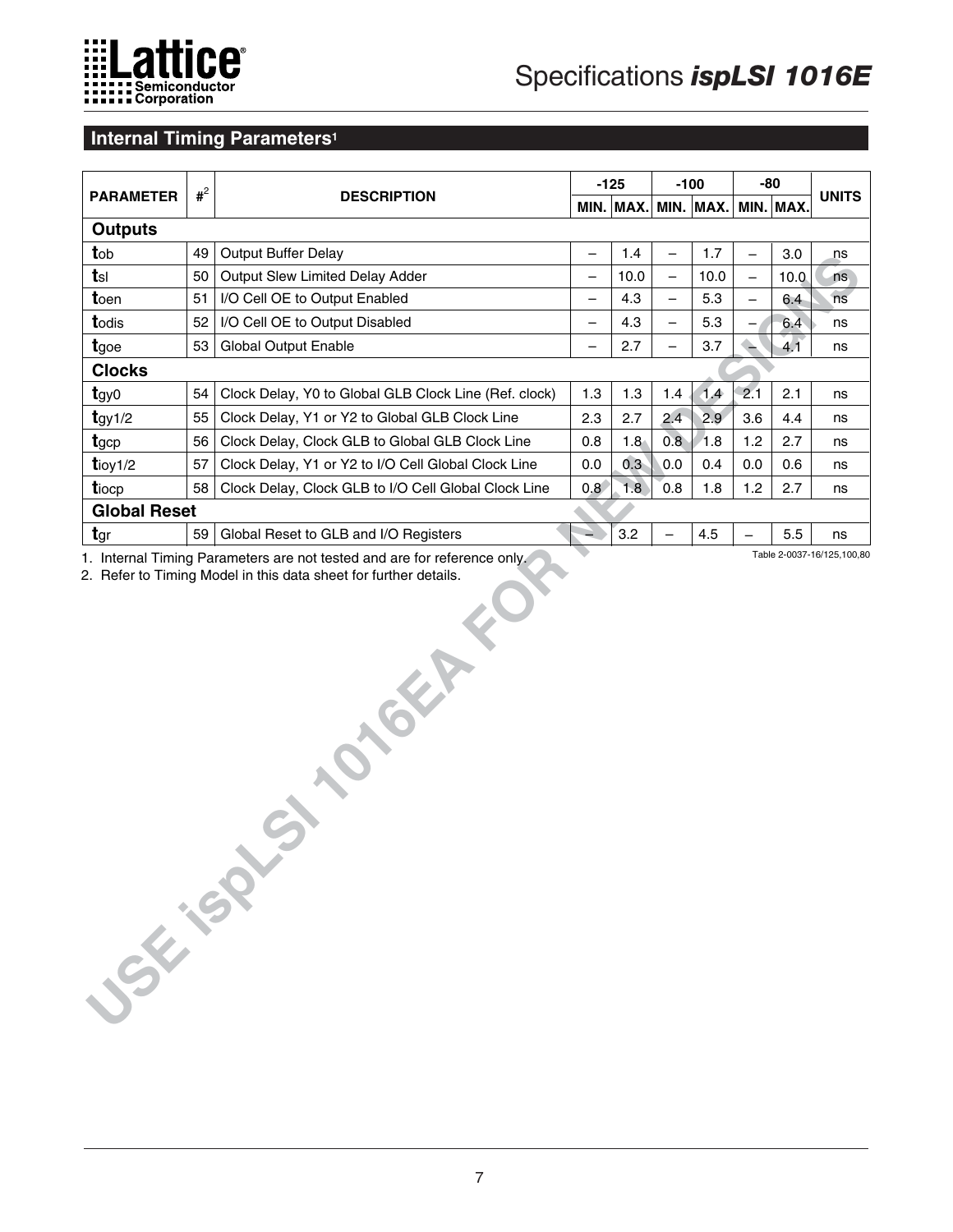

# **ispLSI 1016E Timing Model**



= (**t**gy0(max) + **t**gco + **t**gcp(max)) + (**t**gco) + (**t**orp + **t**ob) = (#54 + #42 + #56) + (#42) + (#47 + #49)

 $9.1 \text{ ns} = (1.3 + 1.8 + 1.8) + (1.8) + (1.0 + 1.4)$ 

Table 2-0042-16

1. Calculations are based upon timing specifications for the ispLSI 1016E-125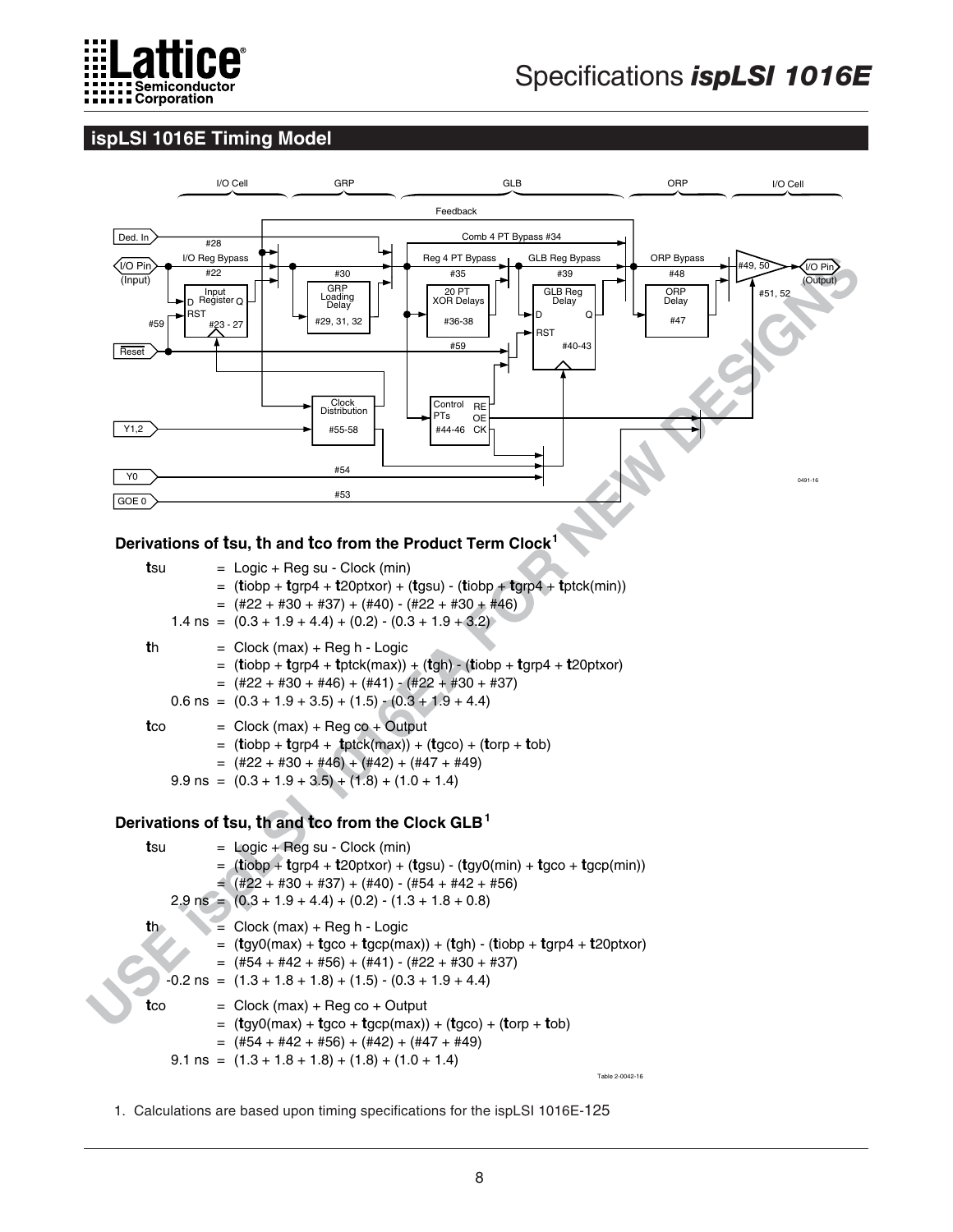

# **Maximum GRP Delay vs GLB Loads**



#### **Power Consumption**

Power consumption in the ispLSI 1016E device depends on two primary factors: the speed at which the device is operating and the number of Product Terms used.

Figure 3 shows the relationship between power and operating speed.

#### **Figure 3. Typical Device Power Consumption vs fmax**



ICC can be estimated for the ispLSI 1016E using the following equation:

 $ICC(MA) = 23 + (\text{# of PTs} * 0.52) + (\text{# of nets} * max freq * 0.004)$ 

Where:

# of PTs = Number of product terms used in design

# of nets = Number of signals used in device

Max freq = Highest clock frequency to the device (in MHz)

The I<sub>CC</sub> estimate is based on typical conditions (V<sub>CC</sub> = 5.0V, room temperature) and an assumption of four GLB loads on average exists and the device is filled with four 16-bit counters. These values are for estimates only. Since the value of  $I_{\rm CC}$  is sensitive to operating conditions and the program in the device, the actual  $I_{\rm CC}$  should be verified.

0127B-16-80-isp/1016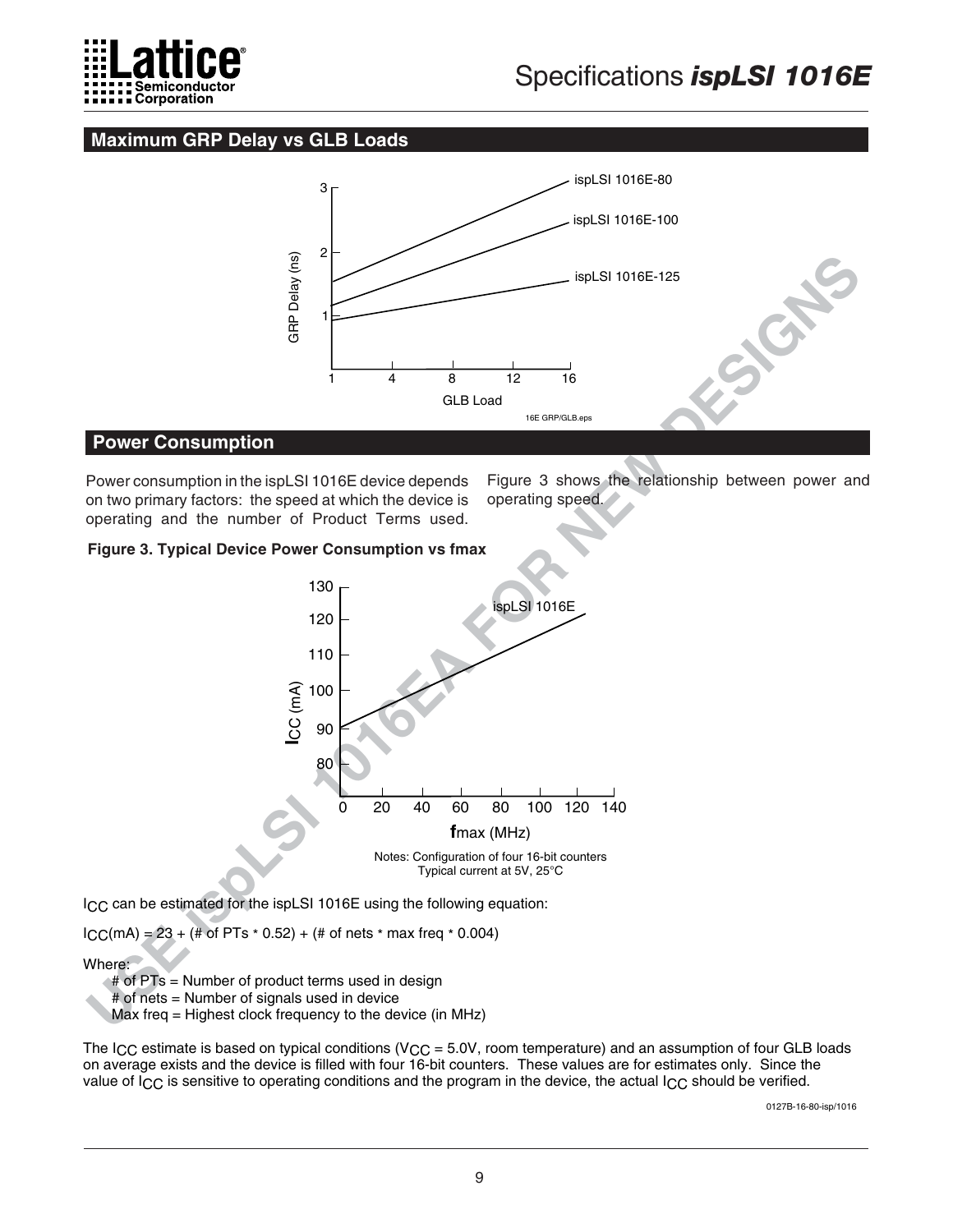

# **Pin Description**

| <b>NAME</b>                                                                                                                                       | <b>PLCC</b><br><b>PIN NUMBERS</b>                                                                                                                                                         | <b>TQFP</b><br><b>PIN NUMBERS</b>                                                                                                                                                        | <b>DESCRIPTION</b>                                                                                                                                                                                                                                                                                                                                    |
|---------------------------------------------------------------------------------------------------------------------------------------------------|-------------------------------------------------------------------------------------------------------------------------------------------------------------------------------------------|------------------------------------------------------------------------------------------------------------------------------------------------------------------------------------------|-------------------------------------------------------------------------------------------------------------------------------------------------------------------------------------------------------------------------------------------------------------------------------------------------------------------------------------------------------|
| $I/O 0 - I/O 3$<br>I/O 4 - I/O 7<br>I/O 8 - I/O 11<br>I/O 12 - I/O 15<br>I/O 16 - I/O 19<br>I/O 20 - I/O 23<br>I/O 24 - I/O 27<br>I/O 28 - I/O 31 | 15, 16, 17, 18,<br>19, 20, 21,<br>22,<br>25, 26, 27,<br>28,<br>29, 30,<br>31,<br>32,<br>37, 38,<br>39,<br>40.<br>43,<br>42,<br>44,<br>41,<br>3,<br>4,<br>5,<br>6,<br>7,<br>8,<br>9,<br>10 | 9, 10, 11,<br>12,<br>16,<br>13, 14,<br>15,<br>22,<br>19, 20, 21,<br>23, 24, 25,<br>26.<br>33,<br>34,<br>31, 32,<br>35, 36,<br>37,<br>38,<br>41, 42,<br>43,<br>44.<br>З,<br>4<br>2,<br>1, | Input/Output Pins - These are the general purpose I/O pins used by the logic<br>array.                                                                                                                                                                                                                                                                |
| GOE $0/IN32$                                                                                                                                      | 2                                                                                                                                                                                         | 40                                                                                                                                                                                       | This is a dual function pin. It can be used either as Global Output Enable for<br>all I/O cells or it can be used as a dedicated input pin.                                                                                                                                                                                                           |
| ispEN                                                                                                                                             | 13                                                                                                                                                                                        | $\overline{7}$                                                                                                                                                                           | Input - Dedicated in-system programming enable input pin. This pin is<br>brought low to enable the programming mode. The MODE, SDI, SDO and<br>SCLK controls become active.                                                                                                                                                                           |
| $SDI/IN$ $01$                                                                                                                                     | 14                                                                                                                                                                                        | 8                                                                                                                                                                                        | Input - This pin performs two functions. When ispEN is logic low, it functions<br>as an input pin to load programming data into the device. It is a dedicated<br>input pin when $\overline{s}$ pEN is logic high.SDI/IN0 also is used as one of the two<br>control pins for the isp state machine.                                                    |
| MODE/IN 2 <sup>1</sup>                                                                                                                            | 36                                                                                                                                                                                        | 30                                                                                                                                                                                       | Input - This pin performs two functions. When $\overline{ispEN}$ is logic low, it functions<br>as a pin to control the operation of the isp state machine. It is a dedicated<br>input pin when $\overline{s}$ is logic high.                                                                                                                          |
| $SDO/IN$ 1 <sup>1</sup>                                                                                                                           | 24                                                                                                                                                                                        | 18                                                                                                                                                                                       | Output/Input - This pin performs two functions. When $\overline{ispEN}$ is logic low, it<br>functions as an output pin to read serial shift register data. It is a dedicated<br>input pin when $\overline{s}$ pEN is logic high.                                                                                                                      |
| SCLK/Y2 <sup>1</sup>                                                                                                                              | 33                                                                                                                                                                                        | 27                                                                                                                                                                                       | Input - This pin performs two functions. When $\overline{ispEN}$ is logic low, it<br>functions as a clock pin for the Serial Shift Register. It is a dedicated clock<br>input when ispEN is logic high. This clock input is brought into the Clock<br>Distribution Network, and can optionally be routed to any GLB and/or I/O<br>cell on the device. |
| Y0                                                                                                                                                | 11                                                                                                                                                                                        | 5                                                                                                                                                                                        | Dedicated Clock input. This clock input is connected to one of the clock<br>inputs of all the GLBs on the device.                                                                                                                                                                                                                                     |
| Y1/RESET                                                                                                                                          | 35                                                                                                                                                                                        | 29                                                                                                                                                                                       | This pin performs two functions:<br>Dedicated clock input. This clock input is brought into the Clock<br>Distribution Network, and can optionally be routed to any GLB and/or<br>I/O cell on the device.<br>- Active Low (0) Reset pin which resets all of the GLB and I/O registers                                                                  |
|                                                                                                                                                   |                                                                                                                                                                                           |                                                                                                                                                                                          | in the device.                                                                                                                                                                                                                                                                                                                                        |
| GND                                                                                                                                               | 23<br>1,                                                                                                                                                                                  | 17, 39                                                                                                                                                                                   | Ground (GND)                                                                                                                                                                                                                                                                                                                                          |
| <b>VCC</b>                                                                                                                                        | 12, 34                                                                                                                                                                                    | 28<br>6.                                                                                                                                                                                 | Vcc<br>Table 2-0002C-16-isp                                                                                                                                                                                                                                                                                                                           |
|                                                                                                                                                   | 1. Pins have dual function capability.                                                                                                                                                    |                                                                                                                                                                                          |                                                                                                                                                                                                                                                                                                                                                       |
|                                                                                                                                                   | 2. Pins have dual function capability which is software selectable.                                                                                                                       |                                                                                                                                                                                          |                                                                                                                                                                                                                                                                                                                                                       |
|                                                                                                                                                   |                                                                                                                                                                                           |                                                                                                                                                                                          |                                                                                                                                                                                                                                                                                                                                                       |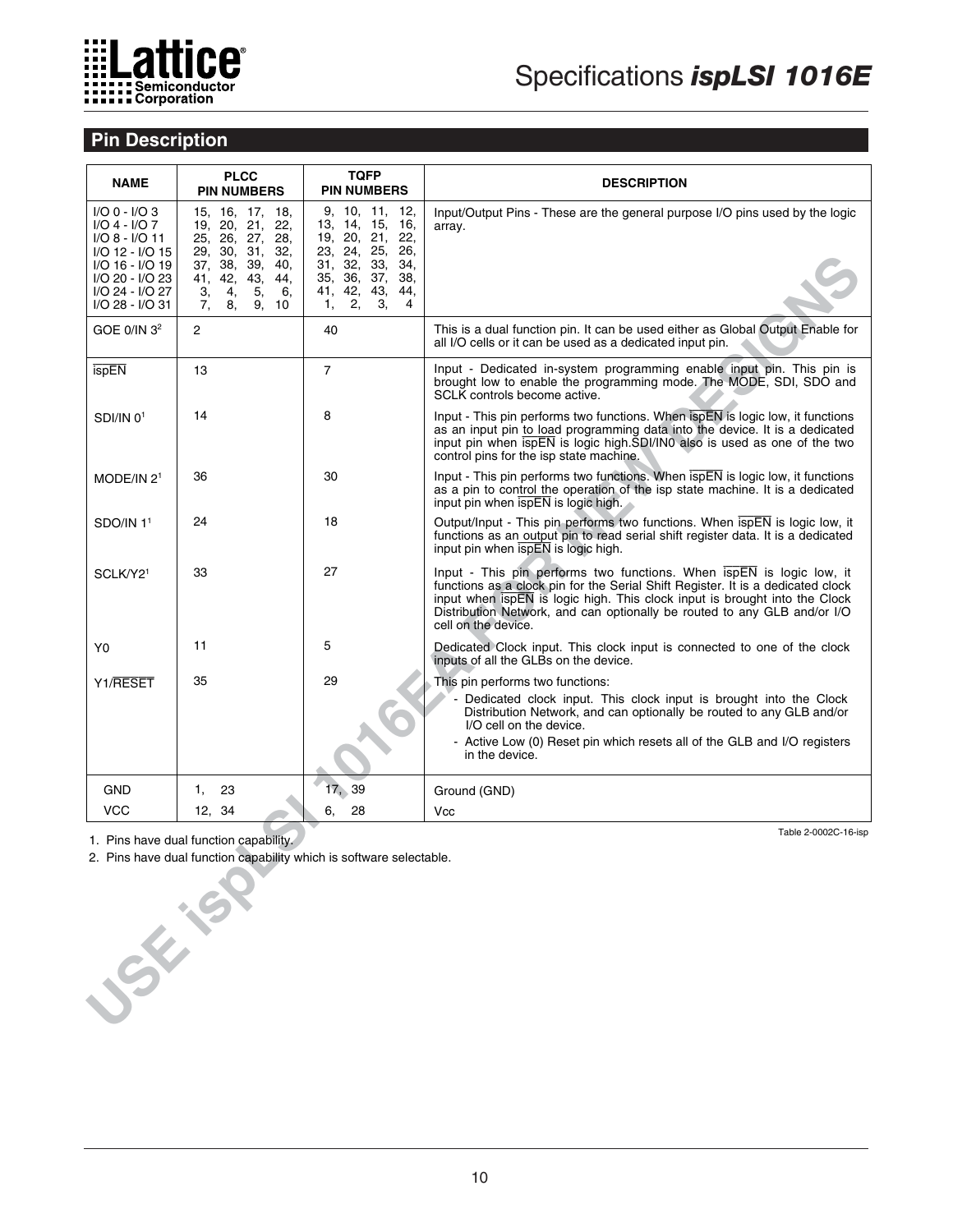

# **Pin Configurations**

#### **ispLSI 1016E 44-Pin PLCC Pinout Diagram**



2. Pins have dual function capability which is software selectable.

0851-16E/TQFP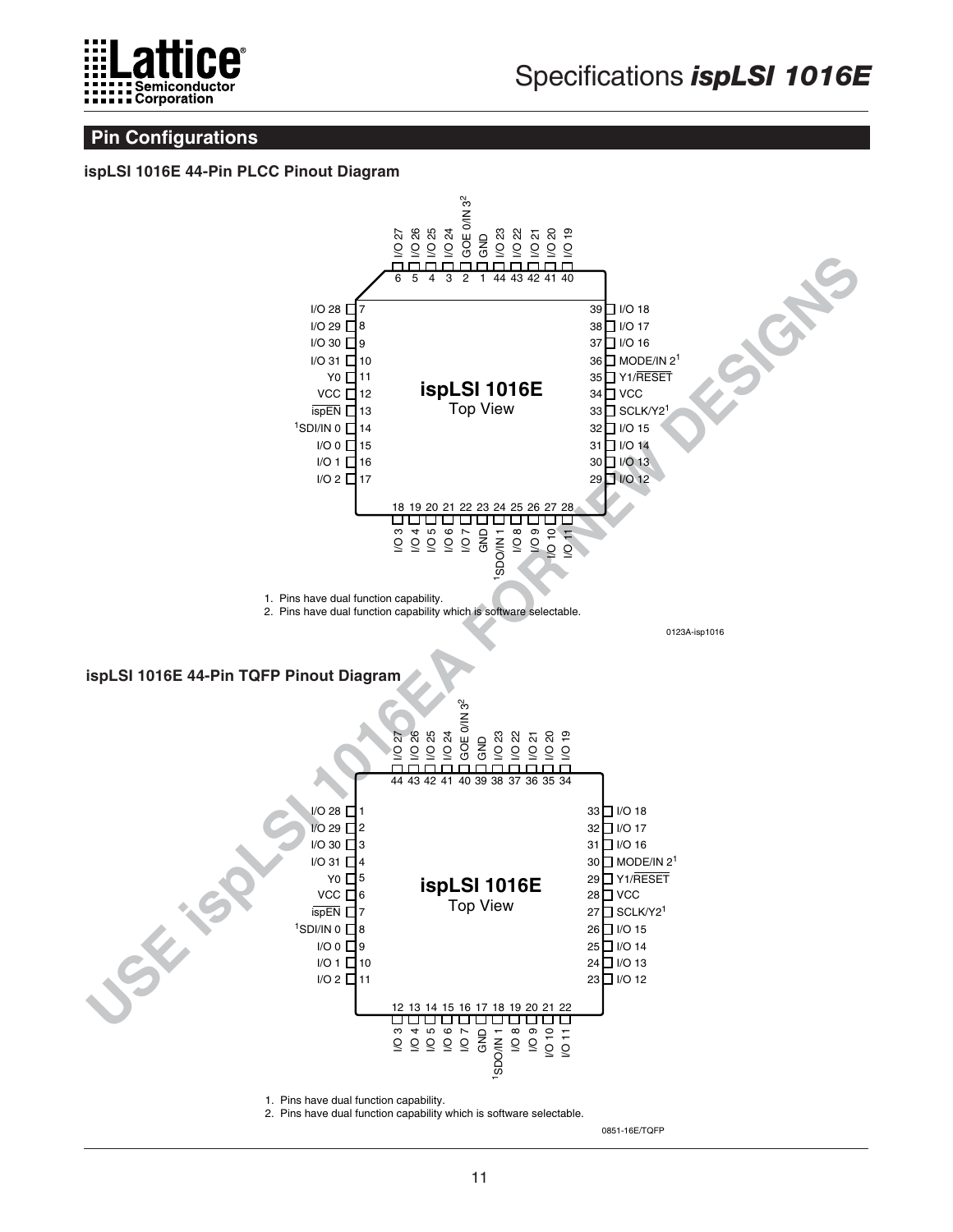

# **Part Number Description**



# **ispLSI 1016E Ordering Information**

# **Conventional Packaging**

| Speed -       | $125 = 125$ MHz fmax<br>$100 = 100$ MHz fmax<br>$80 = 84$ MHz fmax<br><b>Conventional Packaging</b> | <b>ispLSI 1016E Ordering Information</b> | <b>Power</b>           | Package<br>$J = PLCC$<br>$T44 = TQFP$<br>$JN =$ Lead-Free PLCC<br>$TN44 =$ Lead-Free TQFP<br>$L = Low$ |  |  |  |
|---------------|-----------------------------------------------------------------------------------------------------|------------------------------------------|------------------------|--------------------------------------------------------------------------------------------------------|--|--|--|
|               |                                                                                                     |                                          | <b>COMMERCIAL</b>      |                                                                                                        |  |  |  |
| <b>FAMILY</b> | $f$ max (MHz)                                                                                       | tpd (ns)                                 | <b>ORDERING NUMBER</b> | <b>PACKAGE</b>                                                                                         |  |  |  |
|               | 125                                                                                                 | 7.5                                      | ispLSI 1016E-125LJ     | 44-Pin PLCC                                                                                            |  |  |  |
| ispLSI        | 125                                                                                                 | 7.5                                      | ispLSI 1016E-125LT44   | 44-Pin TOFP                                                                                            |  |  |  |
|               | 100                                                                                                 | 10                                       | ispLSI 1016E-100LJ     | 44-Pin PLCC                                                                                            |  |  |  |
|               | 100                                                                                                 | 10                                       | ispLSI 1016E-100LT44   | 44-Pin TQFP                                                                                            |  |  |  |
|               | 84                                                                                                  | 15                                       | ispLSI 1016E-80LJ      | 44-Pin PLCC                                                                                            |  |  |  |
|               | 84                                                                                                  | 15                                       | ispLSI 1016E-80LT44    | 44-Pin TQFP                                                                                            |  |  |  |
|               |                                                                                                     |                                          | <b>INDUSTRIAL</b>      |                                                                                                        |  |  |  |
| <b>FAMILY</b> | fmax (MHz)                                                                                          | tpd (ns)                                 | <b>ORDERING NUMBER</b> | <b>PACKAGE</b>                                                                                         |  |  |  |
| ispLSI        | 84                                                                                                  | 15 <sub>1</sub>                          | ispLSI 1016E-80LJI     | 44-Pin PLCC                                                                                            |  |  |  |
|               | 84                                                                                                  | 15 <sub>1</sub>                          | ispLSI 1016E-80LT44I   | 44-Pin TQFP                                                                                            |  |  |  |
|               | <b>Lead-Free Packaging</b>                                                                          |                                          | <b>COMMERCIAL</b>      |                                                                                                        |  |  |  |
| <b>FAMILY</b> | fmax (MHz)                                                                                          | tpd (ns)                                 | <b>ORDERING NUMBER</b> | <b>PACKAGE</b>                                                                                         |  |  |  |
|               | 125                                                                                                 | 7.5                                      | ispLSI 1016E-125LJN    | Lead-Free 44-Pin PLCC                                                                                  |  |  |  |
|               | 125                                                                                                 | 7.5                                      | ispLSI 1016E-125LTN44  | Lead-Free 44-Pin TQFP                                                                                  |  |  |  |
| <i>ispLSI</i> | 100                                                                                                 | 10                                       | ispLSI 1016E-100LJN    | Lead-Free 44-Pin PLCC                                                                                  |  |  |  |
|               | 100                                                                                                 | 10                                       | ispLSI 1016E-100LTN44  | Lead-Free 44-Pin TQFP                                                                                  |  |  |  |
|               | 84                                                                                                  | 15                                       | ispLSI 1016E-80LJN     | Lead-Free 44-Pin PLCC                                                                                  |  |  |  |
|               | 84                                                                                                  | 15                                       | ispLSI 1016E-80LTN44   | Lead-Free 44-Pin TQFP                                                                                  |  |  |  |
|               |                                                                                                     |                                          |                        |                                                                                                        |  |  |  |

# **INDUSTRIAL**

| <b>FAMILY</b> | $f$ max (MHz) | tpd $(ns)$ | <b>ORDERING NUMBER</b> | <b>PACKAGE</b> |
|---------------|---------------|------------|------------------------|----------------|
| <b>ispLSI</b> | 84            | 15         | ispLSI 1016E-80LJI     | 44-Pin PLCC    |
|               | 84            | 15         | ispLSI 1016E-80LT44I   | 44-Pin TOFP    |

# **Lead-Free Packaging**

#### **COMMERCIAL**

| <b>FAMILY</b> | $f$ max (MHz)    | $tpd$ (ns) | <b>ORDERING NUMBER</b> | <b>PACKAGE</b>        |
|---------------|------------------|------------|------------------------|-----------------------|
|               | 125 <sub>1</sub> | 7.5        | ispLSI 1016E-125LJN    | Lead-Free 44-Pin PLCC |
|               | 125              | 7.5        | ispLSI 1016E-125LTN44  | Lead-Free 44-Pin TQFP |
| <b>ispLSI</b> | 100              | 10         | ispLSI 1016E-100LJN    | Lead-Free 44-Pin PLCC |
|               | 100              | 10         | ispLSI 1016E-100LTN44  | Lead-Free 44-Pin TQFP |
|               | 84               | 15         | ispLSI 1016E-80LJN     | Lead-Free 44-Pin PLCC |
|               | 84               | 15         | ispLSI 1016E-80LTN44   | Lead-Free 44-Pin TQFP |

#### **INDUSTRIAL**

| <b>FAMILY</b> | fmax (MHz) | tpd (ns) | <b>ORDERING NUMBER</b> | <b>PACKAGE</b>        |
|---------------|------------|----------|------------------------|-----------------------|
| ispLSI        | 84         | 15       | ispLSI 1016E-80LJNI    | Lead-Free 44-Pin PLCC |
|               | 84         | 15       | ispLSI 1016E-80LTN44I  | Lead-Free 44-Pin TQFP |